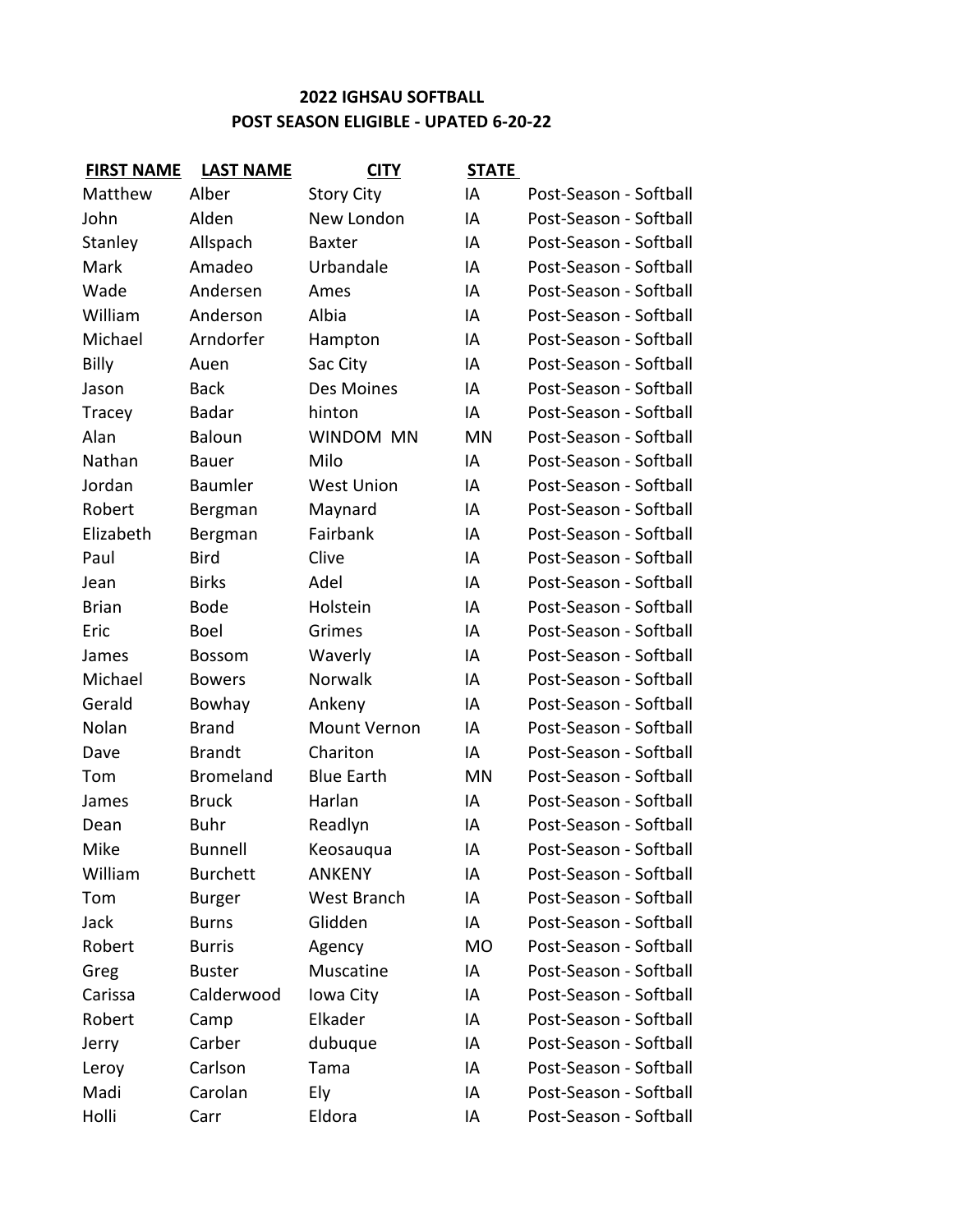| <b>Trever</b> | Case           | <b>Sioux City</b>      | IA | Post-Season - Softball |
|---------------|----------------|------------------------|----|------------------------|
| <b>Travis</b> | Chizek         | Ida Grove              | IA | Post-Season - Softball |
| Rich          | Choponis       | <b>SEYMOUR</b>         | IA | Post-Season - Softball |
| Timothy       | Christensen    | Iowa Falls             | IA | Post-Season - Softball |
| Delbert       | Christensen    | <b>Sioux City</b>      | IA | Post-Season - Softball |
| Ryne          | Christner      | Marengo                | IA | Post-Season - Softball |
| Michael       | Christner      | <b>OSKALOOSA</b>       | IA | Post-Season - Softball |
| Alec          | Clark          | <b>Burlington</b>      | IA | Post-Season - Softball |
| Larry         | Clark          | Centerville            | IA | Post-Season - Softball |
| <b>Brian</b>  | Cole           | Sioux City             | IA | Post-Season - Softball |
| Steven        | Conard         | <b>West Des Moines</b> | IA | Post-Season - Softball |
| <b>Steve</b>  | Conklin        | Davenport              | IA | Post-Season - Softball |
| Casey         | Conover        | <b>Council Bluffs</b>  | IA | Post-Season - Softball |
| Cameron       | Cooksey        | Fairfield              | IA | Post-Season - Softball |
| <b>Steve</b>  | Cousins        | Cedar Rapids           | IA | Post-Season - Softball |
| <b>Brian</b>  | Crawford       | Conrad                 | IA | Post-Season - Softball |
| Phil          | Creese         | Woodward               | IA | Post-Season - Softball |
| Catherine     | Creighton      | Urbandale              | IA | Post-Season - Softball |
| Rich          | Crow           | Hornick                | IA | Post-Season - Softball |
| Dennis        | <b>Daniels</b> | <b>West Des Moines</b> | IA | Post-Season - Softball |
| Monte         | Dearmoun       | Northwood              | IA | Post-Season - Softball |
| Michael       | Dehrkoop       | Lakota                 | IA | Post-Season - Softball |
| Dean          | Deutmeyer      | Denver                 | IA | Post-Season - Softball |
| Troy          | Dewitt         | ottumwa                | IA | Post-Season - Softball |
| Ray           | Dietz          | Ionia                  | IA | Post-Season - Softball |
| Jennifer      | Donels         | Centerville            | IA | Post-Season - Softball |
| Todd          | Donels         | Centerville            | IA | Post-Season - Softball |
| Jim           | Doyle          | Hastings               | IA | Post-Season - Softball |
| Duane         | Duncan         | Des Moines             | IA | Post-Season - Softball |
| Kyle          | Duncan         | Des Moines             | IA | Post-Season - Softball |
| Steven        | Ebert          | Cherokee               | IA | Post-Season - Softball |
| Daryl         | Erickson       | <b>Mason City</b>      | IA | Post-Season - Softball |
| Lynn          | Evans          | Aurelia                | IA | Post-Season - Softball |
| James         | Fettkether     | <b>Cedar Falls</b>     | IA | Post-Season - Softball |
| Terence       | Fischer        | Cascade                | IA | Post-Season - Softball |
| Jim           | Flaws          | Carlisle               | IA | Post-Season - Softball |
| Jesse         | Flores         | huxley                 | IA | Post-Season - Softball |
| Jeffrey       | Follman        | Sigourney              | IA | Post-Season - Softball |
| Tim           | Fredrickson    | <b>FOREST CITY</b>     | IA | Post-Season - Softball |
| <b>Brad</b>   | Friest         | Roland                 | IA | Post-Season - Softball |
| Jon           | Friest         | Indianola              | IA | Post-Season - Softball |
| Kevin         | Frost          | Leon                   | IA | Post-Season - Softball |
| Ben           | Fry            | Des Moines             | ΙA | Post-Season - Softball |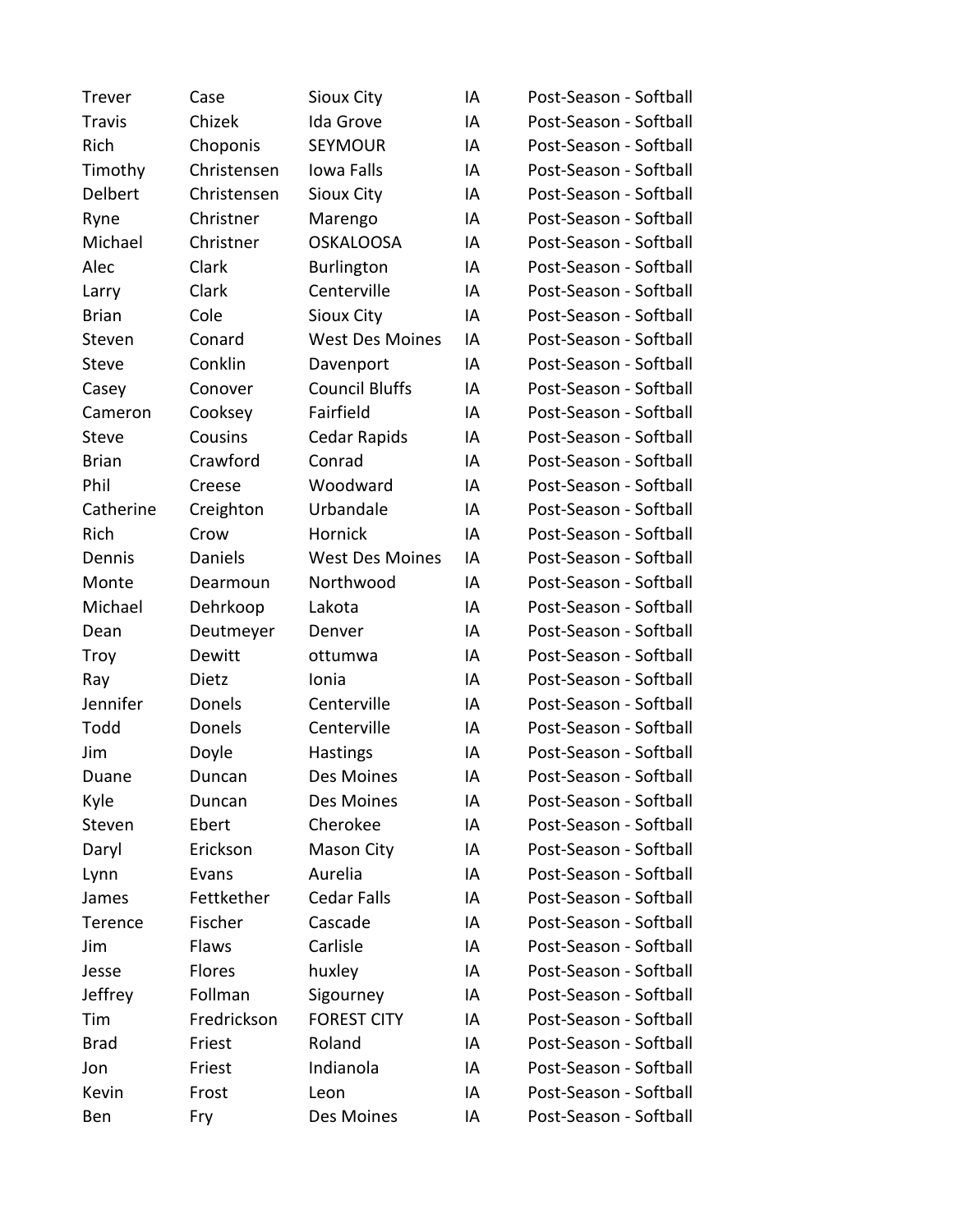| Michael        | Fry            | Aurelia                | IA        | Post-Season - Softball |
|----------------|----------------|------------------------|-----------|------------------------|
| Todd           | Frye           | MARSHALLTOWN           | IA        | Post-Season - Softball |
| Joe            | Gibbs          | Epworth                | IA        | Post-Season - Softball |
| Todd           | Gill           | Omaha                  | <b>NE</b> | Post-Season - Softball |
| Greg           | Gill           | <b>WEST DES MOINES</b> | IA        | Post-Season - Softball |
| Mike           | Gill           | <b>Mystic</b>          | IA        | Post-Season - Softball |
| Eric           | Gilson         | Boone                  | IA        | Post-Season - Softball |
| Terry          | Gioffredi      | Wes Des Moines         | IA        | Post-Season - Softball |
| Scott          | Giraud         | Waverly                | IA        | Post-Season - Softball |
| Robert         | Goedken        | Dundee                 | IA        | Post-Season - Softball |
| Ronald         | Gomez          | Johnston               | IA        | Post-Season - Softball |
| Eric           | Green          | Norwalk                | IA        | Post-Season - Softball |
| Fred           | Griffiths      | <b>Mount Vernon</b>    | IA        | Post-Season - Softball |
| Kelly          | Grosskopf      | Davenport              | IA        | Post-Season - Softball |
| Ron            | Gulyash        | Dubuque                | IA        | Post-Season - Softball |
| Willie         | Guy            | Marion                 | IA        | Post-Season - Softball |
| Justin         | Hadsall        | Des Moines             | IA        | Post-Season - Softball |
| <b>Nikolas</b> | Hahn           | Riverside              | IA        | Post-Season - Softball |
| Kim            | Hall           | Ainsworth              | IA        | Post-Season - Softball |
| Jason          | Halverson      | Ossian                 | IA        | Post-Season - Softball |
| Jed            | Hammen         | Boone                  | IA        | Post-Season - Softball |
| James          | Handy          | Minden                 | IA        | Post-Season - Softball |
| Konnor         | Handy          | Minden                 | IA        | Post-Season - Softball |
| Dave           | Hardie         | Chariton               | IA        | Post-Season - Softball |
| Wade           | Harriman       | <b>HOLSTEIN</b>        | IA        | Post-Season - Softball |
| Mike           | Harter         | Fairbank               | IA        | Post-Season - Softball |
| Ronald         | Hartwig        | Marion                 | IA        | Post-Season - Softball |
| Steven         | Hauge          | Dakota Dunes           | <b>SD</b> | Post-Season - Softball |
| Joe            | Havenhill      | Urbandale              | IA        | Post-Season - Softball |
| Keith          | <b>Hawkins</b> | nevada                 | IA        | Post-Season - Softball |
| Daniel         | <b>Hawkins</b> | <b>OGDEN</b>           | IA        | Post-Season - Softball |
| <b>Brian</b>   | Hazelton       | monroe                 | IA        | Post-Season - Softball |
| Chris          | Heidelbauer    | Marion                 | IA        | Post-Season - Softball |
| Ross           | Hemsley        | Sigourney              | IA        | Post-Season - Softball |
| Ralph          | Henning        | Moline                 | IL        | Post-Season - Softball |
| Chris          | Henze          | Solon                  | IA        | Post-Season - Softball |
| Allan          | Hermsen        | <b>MANCHESTER</b>      | IA        | Post-Season - Softball |
| Tywaunne       | Hill           | Walford                | IA        | Post-Season - Softball |
| Jordan         | Hill           | crawfordsville         | IA        | Post-Season - Softball |
| Kim            | Hollingsworth  | Cedar Rapids           | IA        | Post-Season - Softball |
| William        | Holstun        | Waverly                | IA        | Post-Season - Softball |
| Galen          | Hoodjer        | Allison                | IA        | Post-Season - Softball |
| Jeremy         | Hoogestraat    | Carter Lake            | ΙA        | Post-Season - Softball |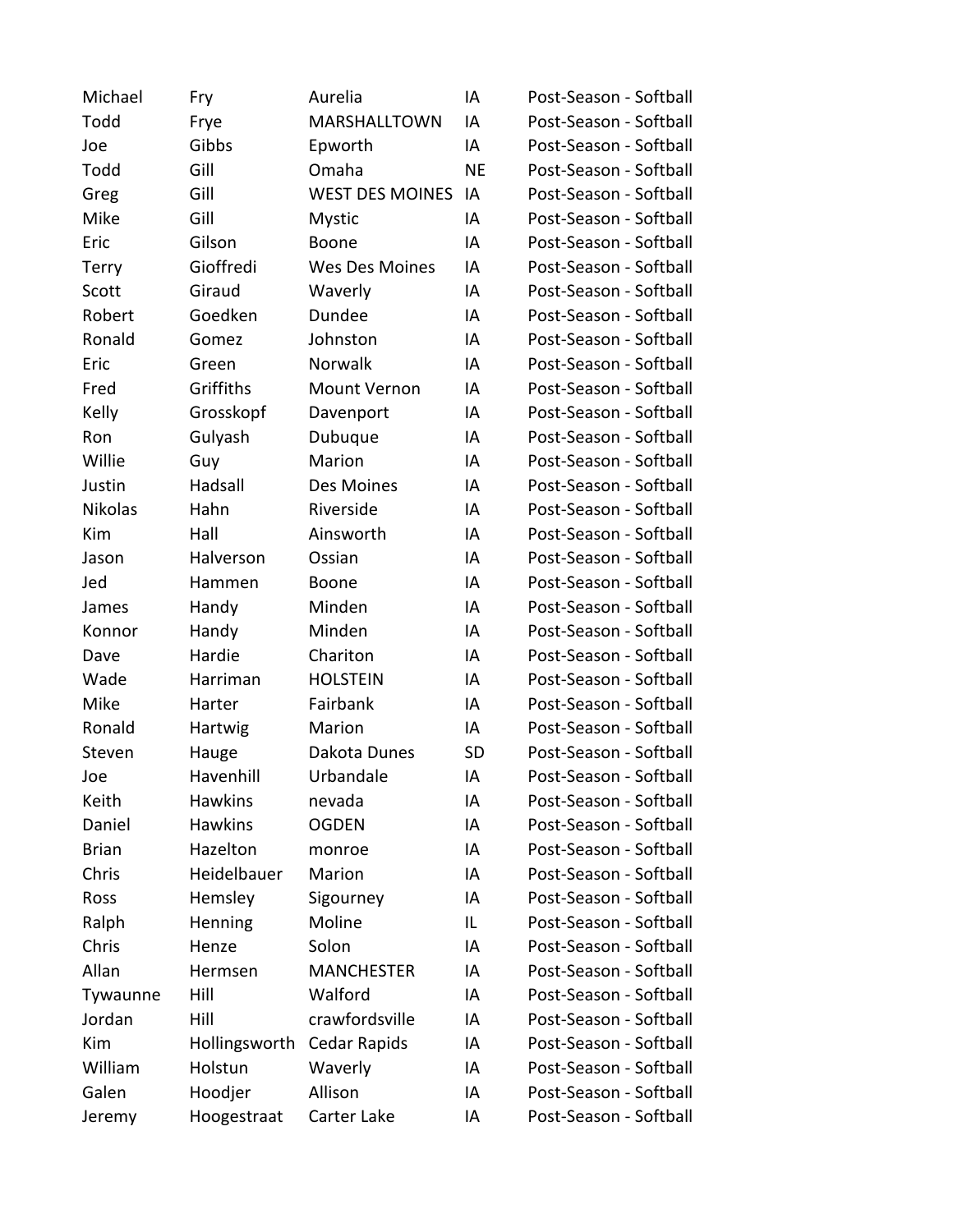| <b>Trev</b>    | Houck         | Radcliffe                | IA        | Post-Season - Softball |
|----------------|---------------|--------------------------|-----------|------------------------|
| David          | Huff          | Greenfield               | IA        | Post-Season - Softball |
| Dave           | <b>Huling</b> | Iowa City                | IA        | Post-Season - Softball |
| Douglas        | Humphrey      | Milan                    | IL        | Post-Season - Softball |
| Dewey          | Hupke         | Independence             | IA        | Post-Season - Softball |
| Myron          | Jack          | Victor                   | IA        | Post-Season - Softball |
| Samantha       | Jamison       | <b>Columbus Junction</b> | IA        | Post-Season - Softball |
| Kevin          | Jarvis        | <b>CANTON</b>            | <b>MO</b> | Post-Season - Softball |
| Steven         | Jensen        | <b>OSAGE</b>             | IA        | Post-Season - Softball |
| Philip         | Joens         | Waukee                   | IA        | Post-Season - Softball |
| Douglas        | Johnson       | <b>Pleasant Hill</b>     | IA        | Post-Season - Softball |
| Christopher    | Johnson       | Silvis                   | IL        | Post-Season - Softball |
| Douglas        | Johnson       | <b>Cedar Falls</b>       | IA        | Post-Season - Softball |
| Ronald         | Jones         | omaha                    | <b>NE</b> | Post-Season - Softball |
| Rick           | Jones         | <b>Council Bluffs</b>    | IA        | Post-Season - Softball |
| Tom            | Jones         | Emmetsburg               | IA        | Post-Season - Softball |
| Douglas        | Jones         | <b>Silvis</b>            | IL        | Post-Season - Softball |
| Paul           | Jordan        | Creston                  | IA        | Post-Season - Softball |
| Adam           | Juhl          | Grimes                   | IA        | Post-Season - Softball |
| Robert         | Kain          | <b>AMES</b>              | IA        | Post-Season - Softball |
| Christopher    | Kangas        | Waverly                  | IA        | Post-Season - Softball |
| Erv            | Keizer        | Sioux Center             | IA        | Post-Season - Softball |
| <b>Bruce</b>   | Keizer        | Orange City              | IA        | Post-Season - Softball |
| Kurtis         | Kemp          | wellman                  | IA        | Post-Season - Softball |
| David          | King          | Dubuque                  | IA        | Post-Season - Softball |
| Chris          | Knee          | Urbandale                | IA        | Post-Season - Softball |
| Robert         | Kober         | Luana                    | IA        | Post-Season - Softball |
| Adolph         | Kochendorfer  | Fort Dodge               | IA        | Post-Season - Softball |
| Joe            | Koenigs       | sioux city               | IA        | Post-Season - Softball |
| Chris          | Kozeliski     | Des Moines               | IA        | Post-Season - Softball |
| Jared          | Kramer        | <b>WEST DES MOINES</b>   | IA        | Post-Season - Softball |
| Arnold         | Krukow        | Riceville                | IA        | Post-Season - Softball |
| <b>Brandt</b>  | Lacey         | Iowa Falls               | IA        | Post-Season - Softball |
| Michael        | Lange         | Wilton                   | IA        | Post-Season - Softball |
| Greg           | Leach         | Urbandale                | IA        | Post-Season - Softball |
| <b>Tonette</b> | Lewis         | Cedar Rapids             | IA        | Post-Season - Softball |
| Jason          | Lewis         | Prairie City             | IA        | Post-Season - Softball |
| Randy          | Link          | Dubuque                  | IA        | Post-Season - Softball |
| Myron          | Linn          | Adel                     | IA        | Post-Season - Softball |
| <b>Brian</b>   | Lorber        | Waukee                   | IA        | Post-Season - Softball |
| Gregory        | Lorber        | New London               | ΙA        | Post-Season - Softball |
| Greg           | Lovette       | Omaha                    | NE        | Post-Season - Softball |
| Kevin          | Luft          | Sioux City               | ΙA        | Post-Season - Softball |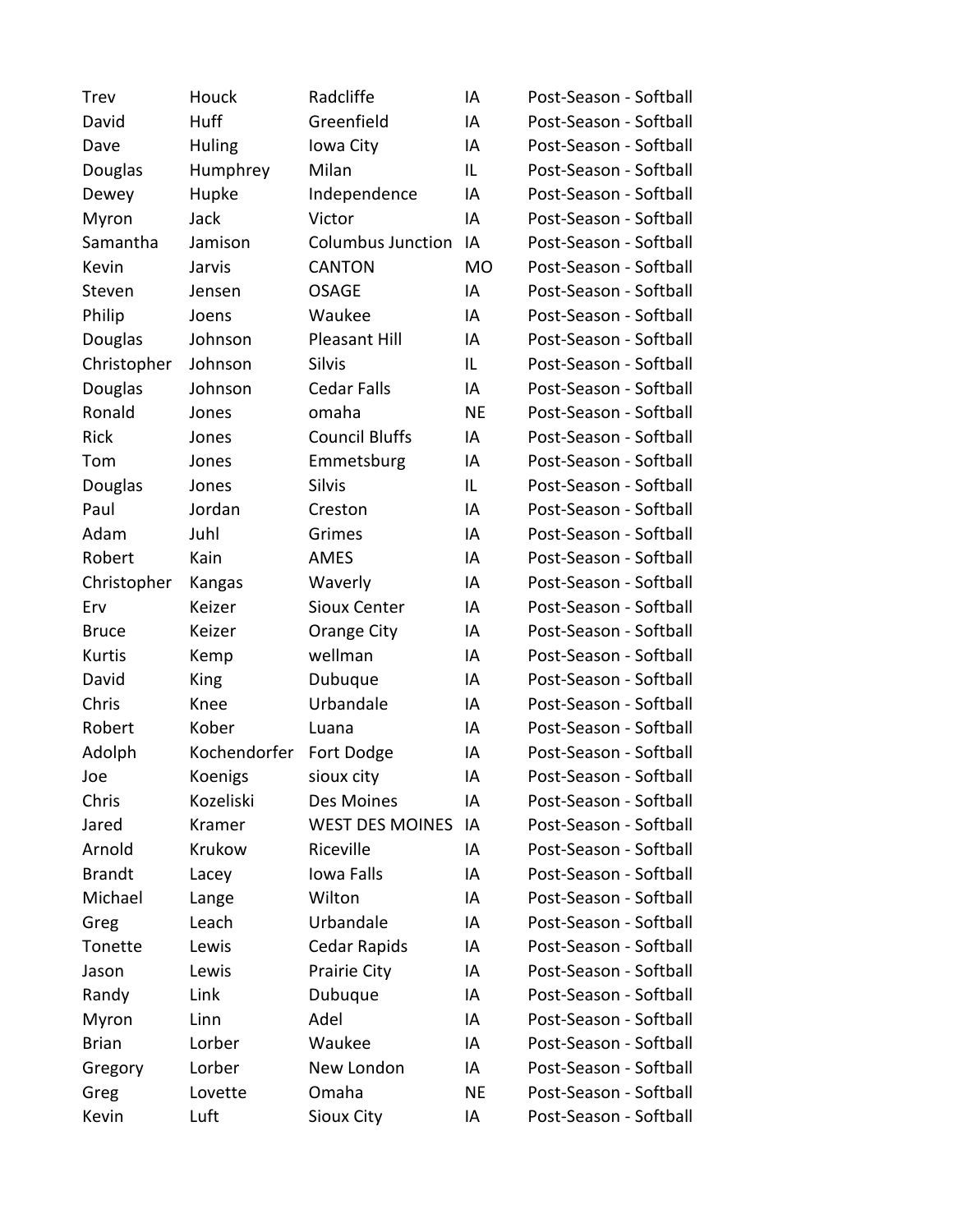| Jerry        | Lunsford        | Fremont               | IA        | Post-Season - Softball |
|--------------|-----------------|-----------------------|-----------|------------------------|
| <b>Steve</b> | Mahlberg        | Glidden               | IA        | Post-Season - Softball |
| Gene         | Marquart        | Coralville            | IA        | Post-Season - Softball |
| Rodney       | Martin          | <b>Blair</b>          | <b>NE</b> | Post-Season - Softball |
| Kelly        | Martin          | waterloo              | IA        | Post-Season - Softball |
| <b>Derek</b> | <b>Matlock</b>  | Solon                 | IA        | Post-Season - Softball |
| Kenneth      | Maxfield        | Sergeant Bluff        | IA        | Post-Season - Softball |
| Mike         | Mccarvel        | Waterloo              | IA        | Post-Season - Softball |
| Charles      | Mccauley        | Reinbeck              | IA        | Post-Season - Softball |
| Keith        | Mccay           | Waukee                | IA        | Post-Season - Softball |
| Michael      | Mcdermott       | Atlantic              | IA        | Post-Season - Softball |
| Charles      | Mcdonough       | Oskaloosa             | IA        | Post-Season - Softball |
| Donald       | Mckune          | <b>Burlington</b>     | IA        | Post-Season - Softball |
| Larry        | Mcnutt          | Creston               | IA        | Post-Season - Softball |
| <b>Kraig</b> | Mcpeek          | Aledo                 | IL        | Post-Season - Softball |
| David        | <b>Meinders</b> | Thornton              | IA        | Post-Season - Softball |
| Carrie       | Melohn          | Pocahontas            | IA        | Post-Season - Softball |
| Sharon       | Menke           | <b>BONAPARTE</b>      | IA        | Post-Season - Softball |
| Roger        | Menke           | Bonaparte             | IA        | Post-Season - Softball |
| Ryan         | Meyers          | Garner                | IA        | Post-Season - Softball |
| Daniel       | Miller          | Marengo               | IA        | Post-Season - Softball |
| David        | Mohr            | Marshalltown          | IA        | Post-Season - Softball |
| Deidra       | Mohr            | Marshalltown          | IA        | Post-Season - Softball |
| <b>Steve</b> | Moon            | Denver                | IA        | Post-Season - Softball |
| Randy        | Morris          | Waverly               | IA        | Post-Season - Softball |
| Edward       | Morton          | Ames                  | IA        | Post-Season - Softball |
| Melissa      | Mulder          | <b>ATLANTIC</b>       | IA        | Post-Season - Softball |
| Donnie       | <b>Mullens</b>  | Washington            | IA        | Post-Season - Softball |
| Jake         | Munger          | Arlington             | IA        | Post-Season - Softball |
| Kathy        | Munoz           | Des Moines            | IA        | Post-Season - Softball |
| Charles      | Murphy          | Marion                | IA        | Post-Season - Softball |
| Edward       | Murphy          | Marion                | ΙA        | Post-Season - Softball |
| Daniel       | Murray          | Dubuque               | ΙA        | Post-Season - Softball |
| John         | Nahnsen         | <b>Council Bluffs</b> | ΙA        | Post-Season - Softball |
| Mark         | Nalan           | Sheffield             | ΙA        | Post-Season - Softball |
| Clayton      | Nalan           | Iowa Falls            | ΙA        | Post-Season - Softball |
| Tony         | Nelson          | Waukee                | IA        | Post-Season - Softball |
| Zachary      | Nelson          | Sioux City            | IA        | Post-Season - Softball |
| Jeff         | Newton          | Oronoco               | MN        | Post-Season - Softball |
| <b>Troy</b>  | Nicklaus        | Griswold              | ΙA        | Post-Season - Softball |
| Jeffrey      | Niehaus         | Edgewood              | ΙA        | Post-Season - Softball |
| Wade         | Niewoehner      | Manson                | IA        | Post-Season - Softball |
| Jim          | Nurse           | Carroll               | ΙA        | Post-Season - Softball |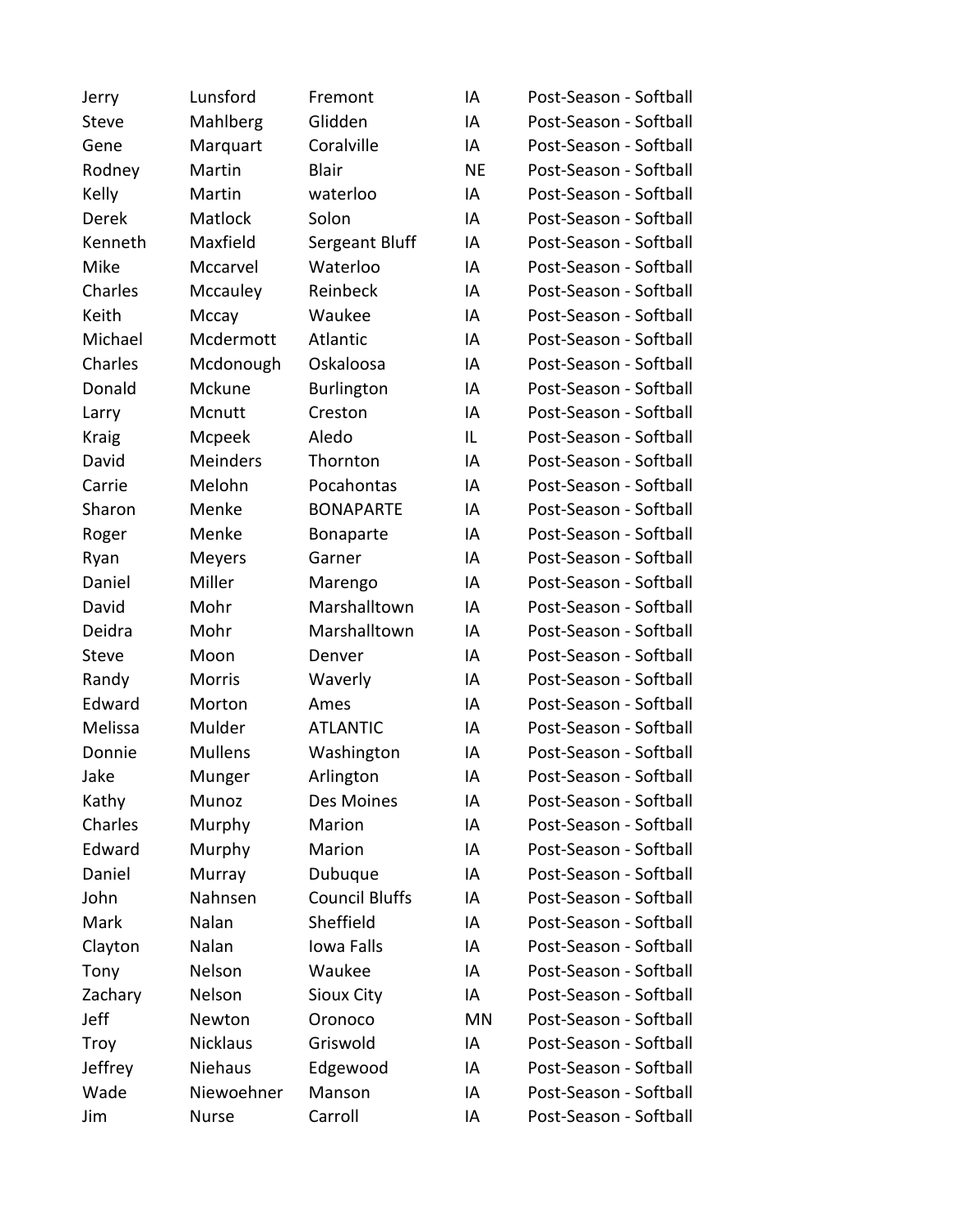| Ronald       | Oconnor    | Waukee                 | IA | Post-Season - Softball |
|--------------|------------|------------------------|----|------------------------|
| <b>Troy</b>  | Ohern      | Manly                  | IA | Post-Season - Softball |
| Ed           | Oliver     | Batavia                | IA | Post-Season - Softball |
| Francis      | Olson      | <b>West Union</b>      | IA | Post-Season - Softball |
| Jeff         | Osborne    | Clive                  | IA | Post-Season - Softball |
| Richard      | Pace       | Clarinda               | IA | Post-Season - Softball |
| Patrick      | Pacha      | Washington             | IA | Post-Season - Softball |
| Kirk         | Park       | Wyoming                | IA | Post-Season - Softball |
| Jake         | Parker     | Marion                 | IA | Post-Season - Softball |
| John         | Parsons    | Ankeny                 | IA | Post-Season - Softball |
| Kim          | Patik      | Swisher                | IA | Post-Season - Softball |
| <b>Brian</b> | Pearce     | Mason City             | IA | Post-Season - Softball |
| Les          | Pedersen   | Cleghorn               | IA | Post-Season - Softball |
| Mindy        | Percy      | <b>Norwalk</b>         | IA | Post-Season - Softball |
| Fred         | Perkins    | Emmetsburg             | IA | Post-Season - Softball |
| Joshua       | Perkins    | Atlantic               | IA | Post-Season - Softball |
| Bill         | Peterson   | <b>West Des Moines</b> | IA | Post-Season - Softball |
| Pete         | Peterson   | urbandale              | IA | Post-Season - Softball |
| Byron        | Petry      | <b>Council Bluffs</b>  | IA | Post-Season - Softball |
| Joe          | Prater     | north liberty          | IA | Post-Season - Softball |
| Joseph       | Probasco   | Chariton               | IA | Post-Season - Softball |
| Marty        | Pump       | <b>ROCKFORD</b>        | IA | Post-Season - Softball |
| Keith        | Rath       | Cedar Rapids           | IA | Post-Season - Softball |
| Michael      | Rebelskey  | Clinton                | IA | Post-Season - Softball |
| Randall      | Reinertson | <b>HUXLEY</b>          | IA | Post-Season - Softball |
| <b>Steve</b> | Rhode      | Spencer                | IA | Post-Season - Softball |
| Chester      | Rice       | <b>West Des Moines</b> | IA | Post-Season - Softball |
| Victor       | Rivera     | Lamoni                 | IA | Post-Season - Softball |
| <b>Nick</b>  | Robinson   | Maynard                | IA | Post-Season - Softball |
| William      | Rock       | crescent               | IA | Post-Season - Softball |
| Robert       | Roederer   | Mt. Pleasant           | IA | Post-Season - Softball |
| Tim          | Rogers     | <b>Tiffin</b>          | IA | Post-Season - Softball |
| Lawayne      | Rogers     | Altoona                | IA | Post-Season - Softball |
| Steven       | Rohach     | Ottumwa                | IA | Post-Season - Softball |
| Jeremy       | Rohdy      | <b>NEW LONDON</b>      | IA | Post-Season - Softball |
| Ron          | Romine     | <b>Council Bluffs</b>  | IA | Post-Season - Softball |
| Kenneth      | Roseberry  | George                 | IA | Post-Season - Softball |
| James        | Rudacille  | Centerville            | IA | Post-Season - Softball |
| Duane        | Rustad     | Grafton                | IA | Post-Season - Softball |
| Dennis       | Sadler     | <b>CASCADE</b>         | IA | Post-Season - Softball |
| August       | Sankey     | algona                 | IA | Post-Season - Softball |
| <b>Bruce</b> | Saunders   | <b>BELLEVUE</b>        | NE | Post-Season - Softball |
| Mark         | Schaefer   | Lake City              | ΙA | Post-Season - Softball |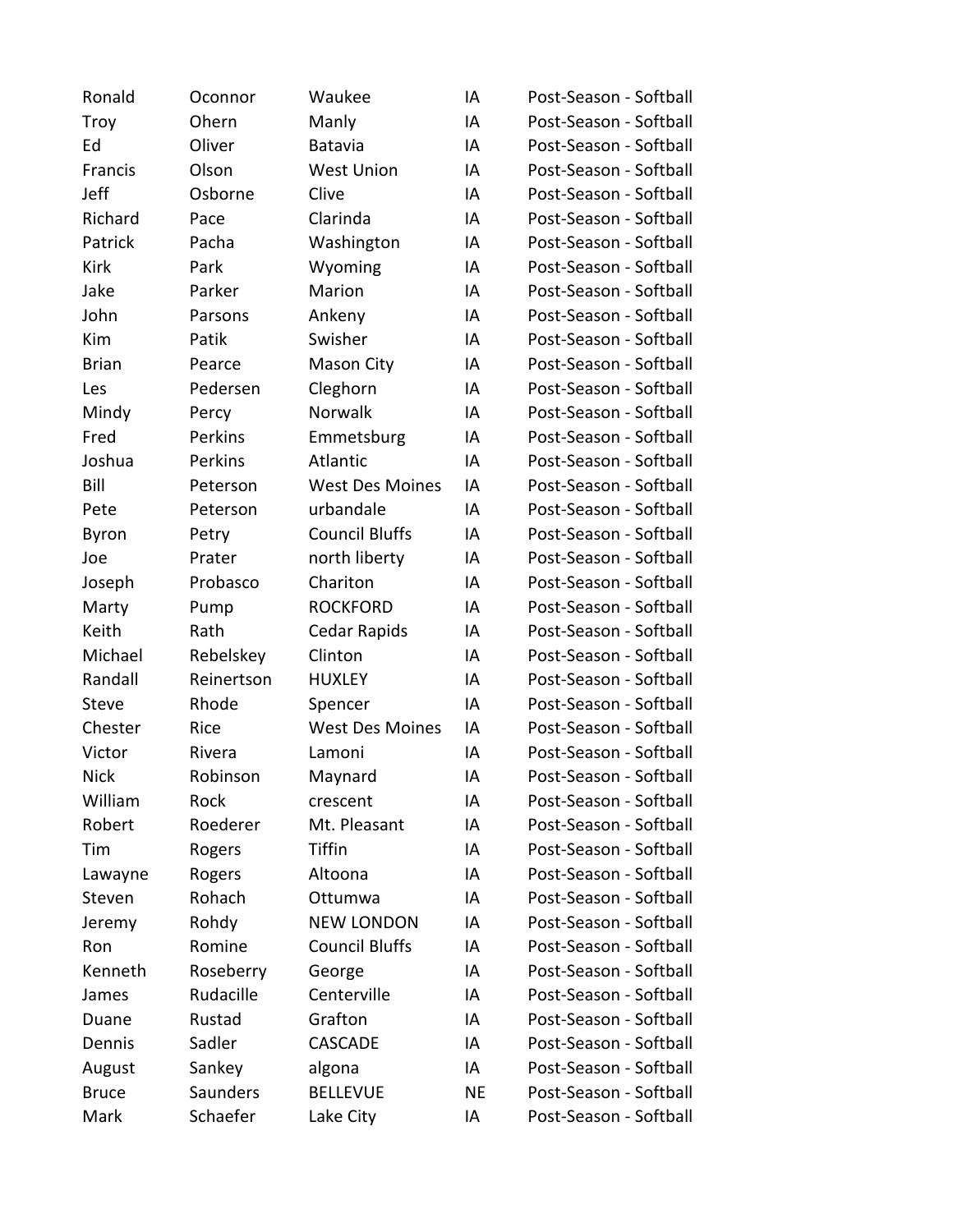| Mark         | Schleisman      | <b>MANCHESTER</b>       | IA | Post-Season - Softball |
|--------------|-----------------|-------------------------|----|------------------------|
| Aaron        | Schmidt         | Sioux Center            | IA | Post-Season - Softball |
| Stan         | Schmidt         | <b>West Point</b>       | IA | Post-Season - Softball |
| Keith        | Schmitz         | raymond                 | IA | Post-Season - Softball |
| Thomas       | <b>Schreurs</b> | Des Moines              | IA | Post-Season - Softball |
| Dennis       | Schroeder       | <b>Bellevue</b>         | IA | Post-Season - Softball |
| <b>Steve</b> | Schroeder       | Cedar Rapids            | IA | Post-Season - Softball |
| John         | <b>Schuck</b>   | Little Rock             | IA | Post-Season - Softball |
| James        | Schultz         | Muscatine               | IA | Post-Season - Softball |
| Daryl        | Schultz         | Postville               | IA | Post-Season - Softball |
| Michael      | Sciurba         | <b>WEST DES MOINES</b>  | IA | Post-Season - Softball |
| Mark         | Shea            | Galva                   | IA | Post-Season - Softball |
| Jerry        | Shields         | <b>Grand River</b>      | IA | Post-Season - Softball |
| Garland      | Shirley         | Dubuque                 | IA | Post-Season - Softball |
| Stan         | Siebke          | Urbandale               | IA | Post-Season - Softball |
| Terrance     | Simmons         | Rock Island             | IL | Post-Season - Softball |
| Stacy        | Skinner         | Janesville              | IA | Post-Season - Softball |
| Daniel       | Skinner         | Janesville              | IA | Post-Season - Softball |
| Joe          | Skretta         | Decorah                 | IA | Post-Season - Softball |
| Jason        | Slater          | <b>Forest City</b>      | IA | Post-Season - Softball |
| Dean         | Small           | Altoona                 | IA | Post-Season - Softball |
| Dennis       | Smeltzer        | <b>WATERLOO</b>         | IA | Post-Season - Softball |
| Kevin        | Smith           | <b>DENVER</b>           | IA | Post-Season - Softball |
| Joshua       | Smith           | Fort Dodge              | IA | Post-Season - Softball |
| Craig        | Snider          | Spirit Lake             | IA | Post-Season - Softball |
| Glen         | Snyder          | <b>FAIRBANK</b>         | IA | Post-Season - Softball |
| Sam          | Snyder          | Wilton                  | IA | Post-Season - Softball |
| <b>Dirk</b>  | Sorensen        | Ankeny                  | IA | Post-Season - Softball |
| John         | Sprole          | Des Moines              | IA | Post-Season - Softball |
| Michael      | Spurlin         | Tama                    | IA | Post-Season - Softball |
| Francis      | St john         | Iowa City               | IA | Post-Season - Softball |
| <b>Steve</b> | Stafford        | Cedar Rapids            | IA | Post-Season - Softball |
| Phil         | Steffen         | Winthrop                | IA | Post-Season - Softball |
| chris        | Stimson         | <b>NEVADA</b>           | IA | Post-Season - Softball |
| Richard      | Stochl          | New Hampton             | IA | Post-Season - Softball |
| <b>Brian</b> | Stocking        | PORT BYRON              | IL | Post-Season - Softball |
| Alan         | Stoltz          | Dubuque                 | IA | Post-Season - Softball |
| Tracy        | Stone           | Ely                     | IA | Post-Season - Softball |
| Daniel       | Stuber          | <b>Cedar Falls</b>      | IA | Post-Season - Softball |
| Michael      | Sturm           | <b>Bellevue</b>         | IA | Post-Season - Softball |
| Thomas       | Sullivan        | Osage                   | IA | Post-Season - Softball |
| Dan          | Swick           | Fairfax                 | IA | Post-Season - Softball |
| Darryl       | Syverson        | <b>Strawberry Point</b> | IA | Post-Season - Softball |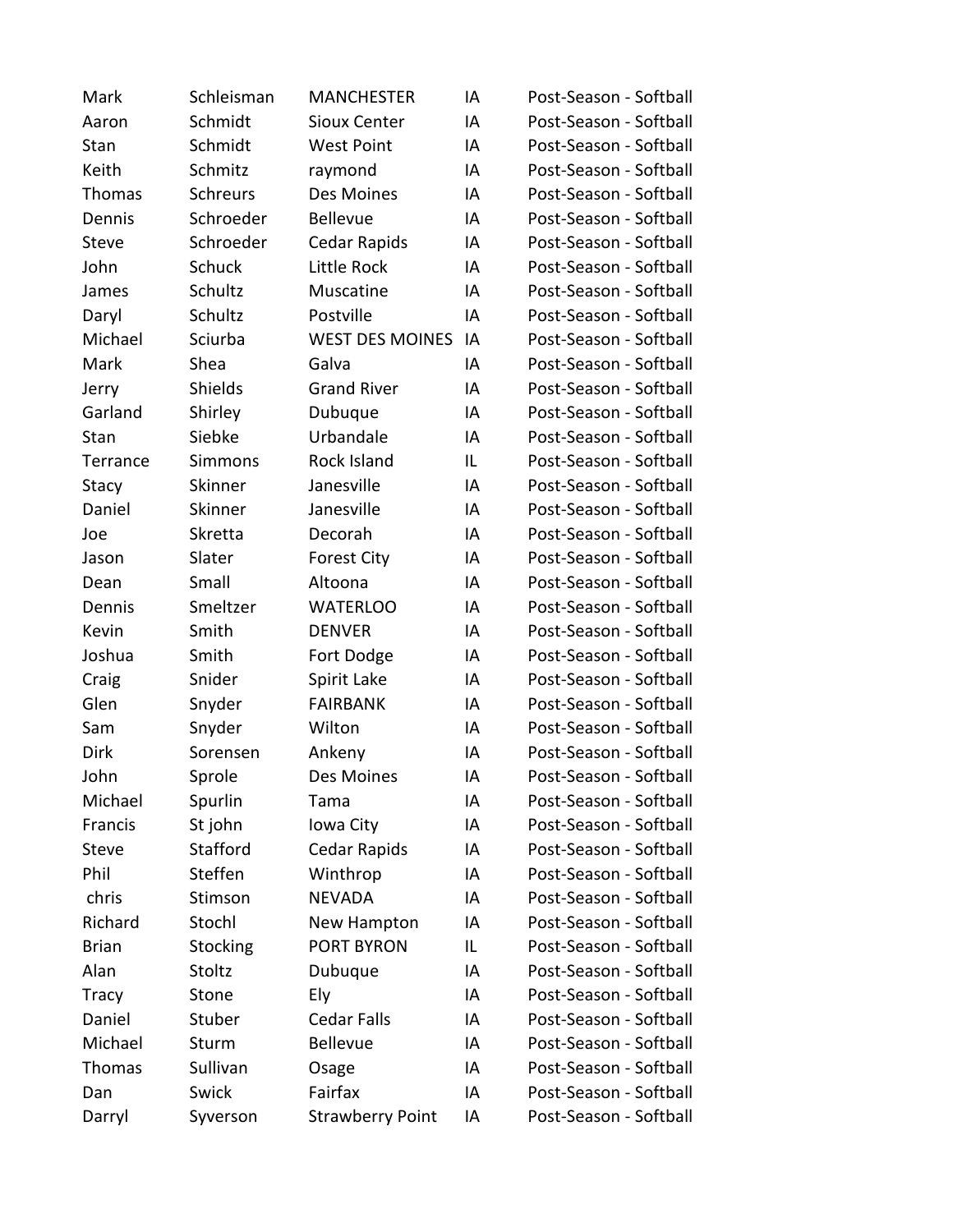| Raun          | Taylor               | Des Moines              | IA        | Post-Season - Softball |
|---------------|----------------------|-------------------------|-----------|------------------------|
| Michael       | Taylor               | Creston                 | IA        | Post-Season - Softball |
| Mark          | Teater               | Rainier                 | <b>OR</b> | Post-Season - Softball |
| Rod           | Telsrow              | Davenport               | IA        | Post-Season - Softball |
| Larry         | <b>Teply</b>         | <b>DIAGONAL</b>         | IA        | Post-Season - Softball |
| <b>Brad</b>   | Thiel                | Cedar Rapids            | IA        | Post-Season - Softball |
| Ronald        | Thole                | <b>Strawberry Point</b> | IA        | Post-Season - Softball |
| Mark          | Thornton             | Fairfield               | IA        | Post-Season - Softball |
| Matthew       | Titkemeier           | Omaha                   | <b>NE</b> | Post-Season - Softball |
| Gary          | Tomlinson            | <b>Blue Grass</b>       | IA        | Post-Season - Softball |
| Lloyd         | <b>Trowers</b>       | Davenport               | IA        | Post-Season - Softball |
| Gary          | Trueblood            | burlington              | IA        | Post-Season - Softball |
| Darrell       | Tucker               | Worthington             | IA        | Post-Season - Softball |
| <b>Travis</b> | Tull                 | Lamoni                  | IA        | Post-Season - Softball |
| John          | Uhal                 | Elkader                 | IA        | Post-Season - Softball |
| Tony          | Vandegriff           | Fairfield               | IA        | Post-Season - Softball |
| Eric          | Vander velden Newton |                         | IA        | Post-Season - Softball |
| <b>Steve</b>  | Vandervinne          | Coal Valley             | IL        | Post-Season - Softball |
| Jesse         | Veenstra             | <b>Sioux Center</b>     | IA        | Post-Season - Softball |
| John          | Vejvoda              | Omaha                   | <b>NE</b> | Post-Season - Softball |
| David         | Viertel              | Dubuque                 | IA        | Post-Season - Softball |
| Mike          | Vint                 | Marshalltown            | IA        | Post-Season - Softball |
| Michael       | Watkins              | Waterloo                | IA        | Post-Season - Softball |
| Gary          | Wax                  | Macedonia               | IA        | Post-Season - Softball |
| Chris         | Weber                | Johnston                | IA        | Post-Season - Softball |
| Mary          | Wegmann              | Manchester              | IA        | Post-Season - Softball |
| Darryl        | Weiand               | Calmar                  | IA        | Post-Season - Softball |
| Terry         | Weisenborn           | Exira                   | IA        | Post-Season - Softball |
| Justin        | Wells                | Urbandale               | IA        | Post-Season - Softball |
| Ted           | Wernimont            | Coralville              | IA        | Post-Season - Softball |
| Doug          | Wessling             | Holstein                | IA        | Post-Season - Softball |
| <b>Brett</b>  | White                | Ottumwa                 | IA        | Post-Season - Softball |
| William       | White                | Ankeny                  | IA        | Post-Season - Softball |
| Ronald        | Whitehead            | Johnston                | IA        | Post-Season - Softball |
| Devlun        | Whiteing             | Ida Grove               | IA        | Post-Season - Softball |
| Stan          | Wickstrom            | <b>Sioux City</b>       | IA        | Post-Season - Softball |
| Shane         | Wiegel               | Shenandoah              | IA        | Post-Season - Softball |
| Jodie         | Wielenga             | Sioux Center            | IA        | Post-Season - Softball |
| Arnold        | Wiener               | Nemaha                  | ΙA        | Post-Season - Softball |
| Don           | Wilgenbusch          | Davenport               | IA        | Post-Season - Softball |
| Shawn         | Williams             | Atlantic                | IA        | Post-Season - Softball |
| Justin        | Williams             | Atlantic                | IA        | Post-Season - Softball |
| Duane         | Wilson               | Muscatine               | ΙA        | Post-Season - Softball |